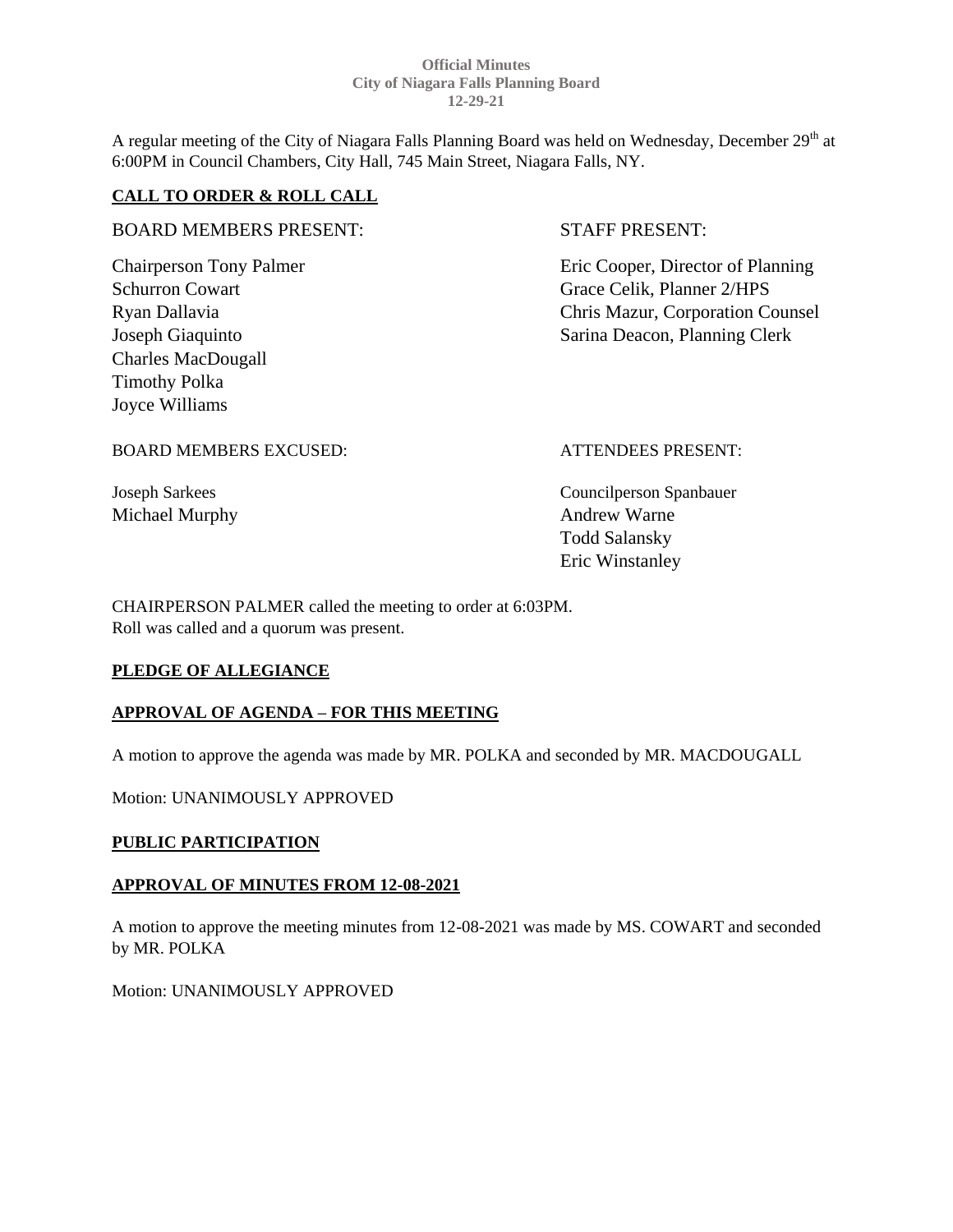# **ACTION ITEMS**

1. Recommendation to City Council - Encroachment Request: Ulrich Sign Co. for Yorio Joshua, owner of property at 8735 Buffalo Avenue, is requesting an encroachment agreement to place a building mounted sign within the Right of Way.

Andrew Warne, the owner of Ulrich Sign Co., spoke on behalf of the property owner Mr. Yorio Joshua. MR. WARNE requested permission to install a double sided projecting wall sign on the front elevation of the property. MR. WARNE passed around a blown up photo of the sign with details for the board members to look at. MR. WARNE stated that the sign itself would be consistent with other signs in the neighborhood. MR. WARNE stated that there were signs across the street of the property that were projecting off the buildings even more so then the 8735 property sign would be. MR. WARNE stated that there is an awning underneath the sign that would be projecting out onto the sidewalk further than the sign. MR. WARNE stated that the sign would be professionally created and installed and would enhance the look of the property and look good in the neighborhood.

MR. GIAQUINTO asked if the sign would be illuminated. MR. WARNE stated the sign would be illuminated with white LED lights.

CHAIRPERSON PALMER asked if MR. WARNE had read over the conditions. MR. WARNE stated he had not read the conditions. MS. DEACON confirmed the conditions were emailed to MR. WARNE. CHAIRPERSON PALMER asked if MR. WARNE agreed to the conditions.

MS. WILLIAMS asked if MR. WARNE could accept the conditions on behalf of MR. JOSHUA. CHAIRPERSON stated that since MR. WARNE was representing the owner, he could accept the conditions on his behalf.

MR. WARNE asked for clarification on Condition Six…

*"6. Revoke: The City can revoke the permission for the encroachment on three (3) months' notice."*

MR. COOPER stated that the sixth condition was mandatory for all encroachment requests.

MR. MAZUR confirmed that MR. COOPER was correct. MR. MAZUR confirmed that since the sign was encroaching on city property, the city had the right to revoke the permission for encroachment if not all conditions were met.

MR. WARNE asked if the sixth condition would be prior to obtaining the building permit for the sign.

MR. MAZUR stated again that MR. COOPER clarified that the sixth condition was standard for all encroachment requests. MR. MAZUR stated that the city has the right to remove the sign but wouldn't as long as there were no issues. MR. COOPER stated the city would obtain its right to the Right of Way.

MR. POLKA stated that technically, the awning was way past the sign.

MR. WARNE stated that he approved all of the conditions.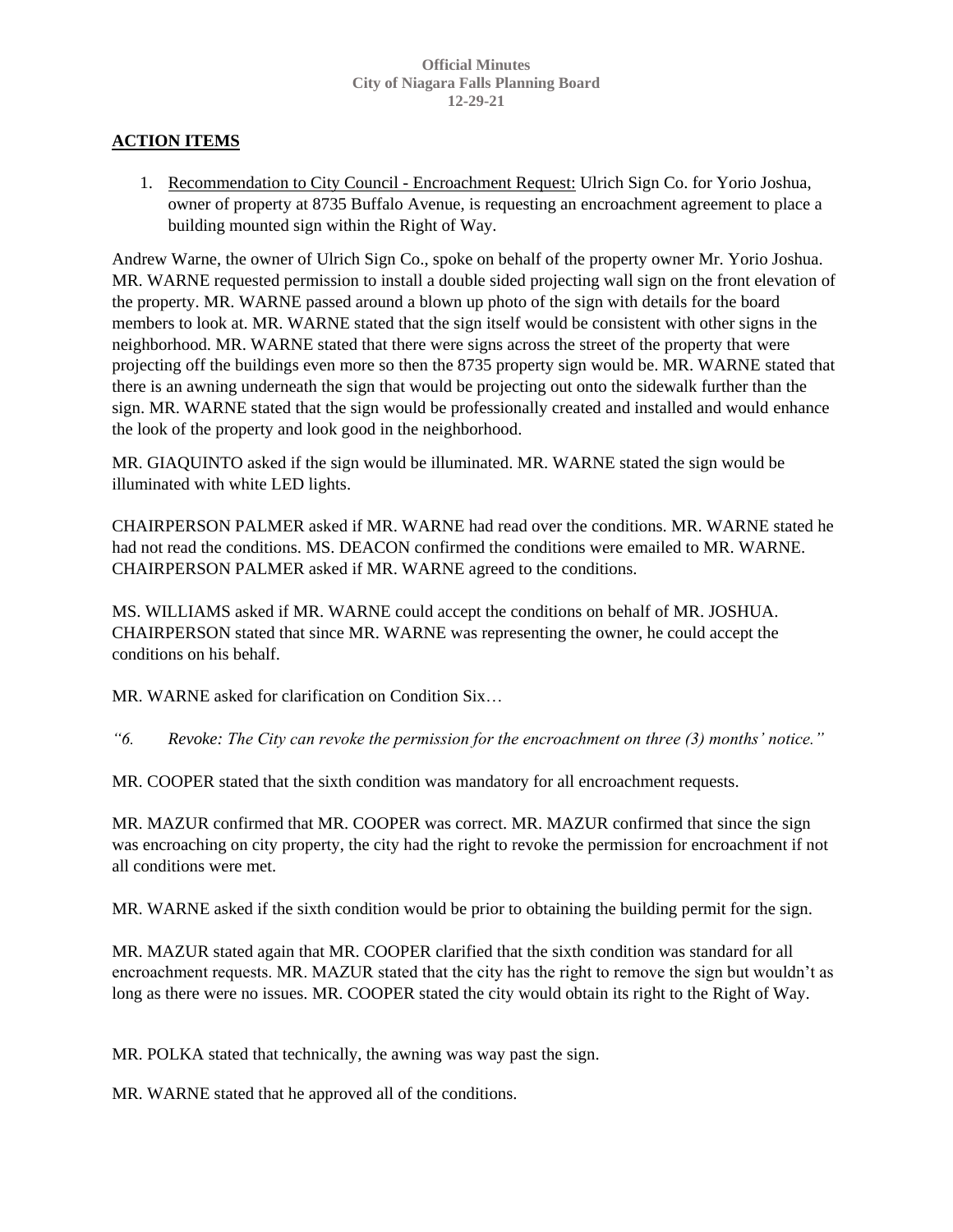A motion to recommend an approval for the encroachment request was made, with the conditions, with the conditions, by MR. POLKA and seconded by MS. WILLIAMS.

POLLED VOTE:

| <b>MS. COWART</b>         | Yes |
|---------------------------|-----|
| <b>MR. DALLAVIA</b>       | Yes |
| MR. GIAQUINTO             | Yes |
| MR. MACDOUGALL            | Yes |
| MR. POLKA                 | Yes |
| <b>MS. WILLIAMS</b>       | Yes |
| <b>CHAIRPERSON PALMER</b> | Yes |
|                           |     |

2. Recommendation to City Council – Zoning Amendment: Pursuant to Zoning Ordinance Chapter 1302.4.2.C, Planning Board shall consider a recommendation regarding Niagara Falls City Council Resolution 2021-50, Relative to Amending City of Niagara Falls Zoning Ordinance and Schedule 8 Zoning Map in furtherance of regulation of Solar Energy Systems

MR. GIAQUINTO asked if the ordinance had been approved by the County Planning Board.

MR. COOPER stated it was.

MR. COOPER stated that the Planning Board members could refer to the packet that was created and sent out to them. MR. COOPER stated the packet included the minutes from the Public Hearing, comments received from outside of the Public Hearing, how the ordinance conforms to the comprehensive plan. MR. COOPER stated that the packet could be changed based on the Planning Board's decision.

A motion to recommend an approval was made by MR. GIAQUINTO and seconded by MS. COWART.

POLLED VOTE:

| Yes |
|-----|
| Yes |
| Yes |
| Yes |
| Yes |
| Yes |
| Yes |
|     |

3. Recommendation to City Council – Zoning Amendment: Pursuant to Zoning Ordinance Chapter 1302.4.2.C, Planning Board shall consider a recommendation regarding Niagara Falls City Council Resolution 2021-34, Relative to amendment of City of Niagara Falls Zoning Ordinance Chapter 1328.13 Short Term Rental Units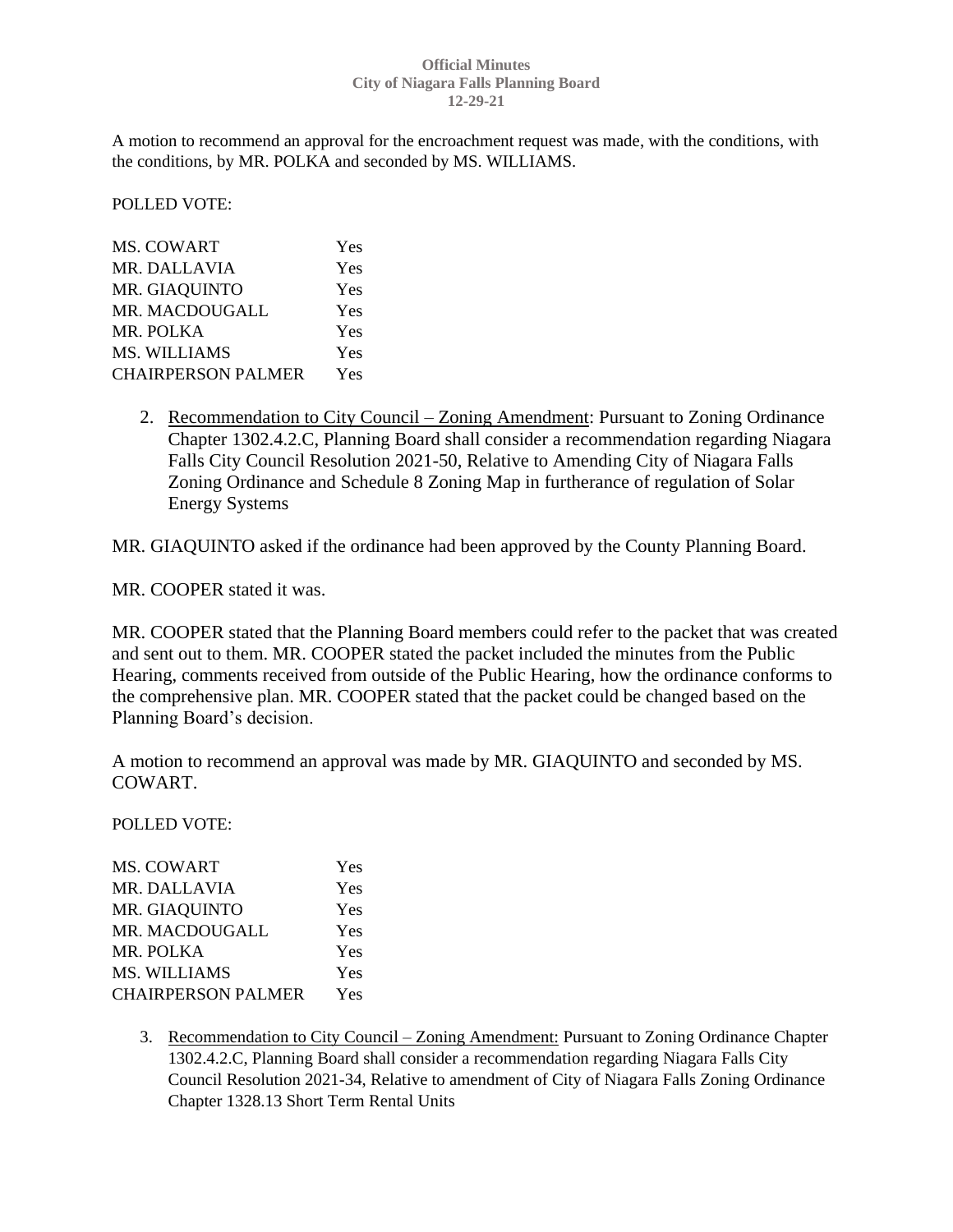MS. WILLIAMS asked if was to add the Short Term Rental to the designated areas. CHAIRPERSON PALMER stated that was correct.

MR. GIAQUINTO asked if the ordinance had been approved by the County Planning Board. CHAIRPERSON PALMER stated it was.

MR. GIAQUINTO stated that he had read the minutes from the 12-08-21 meeting.

MR. POLKA stated that the ordinance was well written.

MR. DALLAVIA asked to clarify that a lot of the complaints from AirBnB owners was that the ordinance was going to wreck their businesses. MR. DALLAVIA wanted to clarify that all the Air BnB owners that had a license were grandfathered into the ordinance? MS. WILLIAMS asked if the owners were grandfathered in for a year?

MR. MAZUR replied that the owners were grandfathered in for as long as they owned the property. MR. POLKA stated as long as the owners have an operating permit. MR. MAZUR confirmed yes. MR. MAZUR stated if the owner transfers the property ownership then it is no longer grandfathered in. MR. POLKA stated if someone had followed the instructions correctly to receive their permit, they would be grandfathered in.

MR. GIAQUINTO stated that the ordinance was more than fair.

CHAIRPERSON PALMER then opened the floor to the audience members and asked them to keep their comments under three minutes.

Todd Salansky, on behalf of his wife Marina Salansky, spoke. He stated that her property is owned by AMARINKA, LLC and is located at 2758 LaSalle Avenue. He confirmed that the Niagara County Planning Board recommended the approval of the ordinance. He stated that notice was not given to any of the AirBnB hosts. He stated that the ordinance was approved with no input from the AirBnB owners. He stated a very similar ordinance was not passed in 2020. He stated the Niagara Falls Planning Board had the power to make recommendations, make adjustments and to help. MR. SALANSKY stated his wife's property was purchased in March 2021. He stated he received his Zoning Board Approval on April  $20<sup>th</sup>$ , 2021. He stated he had received his Architect Letter and paid his fees. He stated the city had said he was okay to operate. He said that "technically" operators were okay if they had their license.

MR. SALANSKY stated the transferability of property was an issue. He stated he received his permit September  $16<sup>th</sup>$ , 2021. He stated that the ordinance that the Planning Board was voting on, stated that Short Term Rental Units that are not located within the geographical area described in this section shall not be permitted to operate in less they are in possession of the current Special Permit issued prior to July 28th, 2021.

MR. COOPER wanted to confirm that MR. SALANSKY received his Zoning Board Approval on April  $20<sup>th</sup>$ , 2021. MR. SALANSKY stated he did but he did not receive his Special Permit until September 16<sup>th</sup>, 2021. He stated he had made this clear to the City Council.

He motioned to COUNCILMEMBER SPANBAUER, who was in the audience, and stated that he had made it clear to COUNCILMEMBER SPANBAUER in September that he had his permit and that the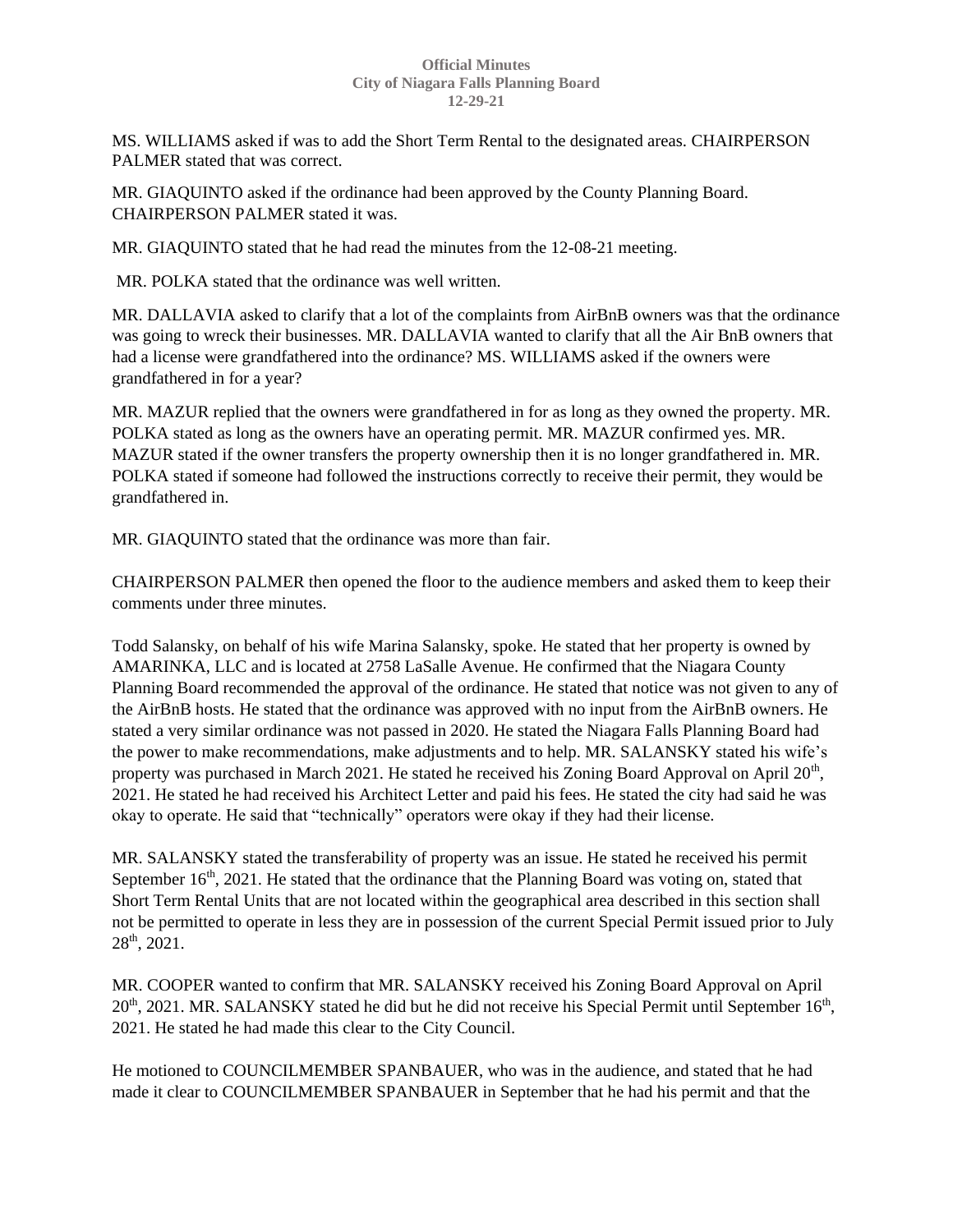ordinance did not allow him to have the permit. He stated COUNCILMEMBER SPANBAUER told him to not worry about it. He stated that COUNCILMEMBER SPANBAUER had told him to not worry about it 10 minutes before the 12-29 Planning Board Meeting.

COUNCILMEMBER SPANBAUER spoke from the audience and stated that MR. SALANSKY was mixing his words up. COUNCILMEMBER SPANBAUER stated he had told MR. SALANKY that he was unsure of the situation, he did not know what he needed and MR.SALANKSY needed to speak to the Planning Board about it.

MR. SALANSKY stated that section D2 of the ordinance specifically states…*"Unless they are in possession of a current Special Permit, issued prior to July 28th, 2021…"*

MR. SALANSKY stated he was not in possession of a Special Permit.

He again stated the issue of transferability. He stated that the property was owned by his wife and his wife's corporation. He stated that if his wife were to pass, they would no longer own the property. He stated that they purchased the property as an investment and that it was their full-time career. He was very concerned about the issue of transferability.

He stated that one million dollars was required in liability insurance. He asked where in any other ordinance that the city has ever issued, states that the city must be provided proof of liability insurance.

He stated that if a property can sleep up to more than 8 people, the property owner needed to own a city issued garbage can. He stated that the city issued garbage can was another fee.

MR. SALANSKY stated that his wife was a partial property owner at a house near Memorial in the zone. He stated it was a 5 bedroom property and they were able to get by with one garbage can during their busy season.

MR. SALANSKY asked why the city issued garbage can fee was in the ordinance.

MR. SALANSKY asked the board members to listen to the concerns of the citizens at the 12-08 meeting and the ones present with him today.

MR. SALANSKY stated he did not feel the ordinance was good.

MR. SALANKY then stated he had tried to locate the owner of the property next to his wife's property on Memorial one thousand times. He stated it would be difficult to provide proof of notice to the property owner to Code Enforcement. He stated he had real estate agents reach out to the property owner. He stated he looked up the property owner on OARS. He stated he had spoken to the former property manager. MR. SALANSKY asked why there was a rule about contacting neighboring properties in the ordinance. MR. SALANKY stated that when a person received a STR permit in the City of Buffalo, the city adds that person to their agenda meeting and the agenda is mailed out to every person 500 feet within the STR.MR. SALANSKY asked why it was his responsibly to reach out to the neighboring property owners.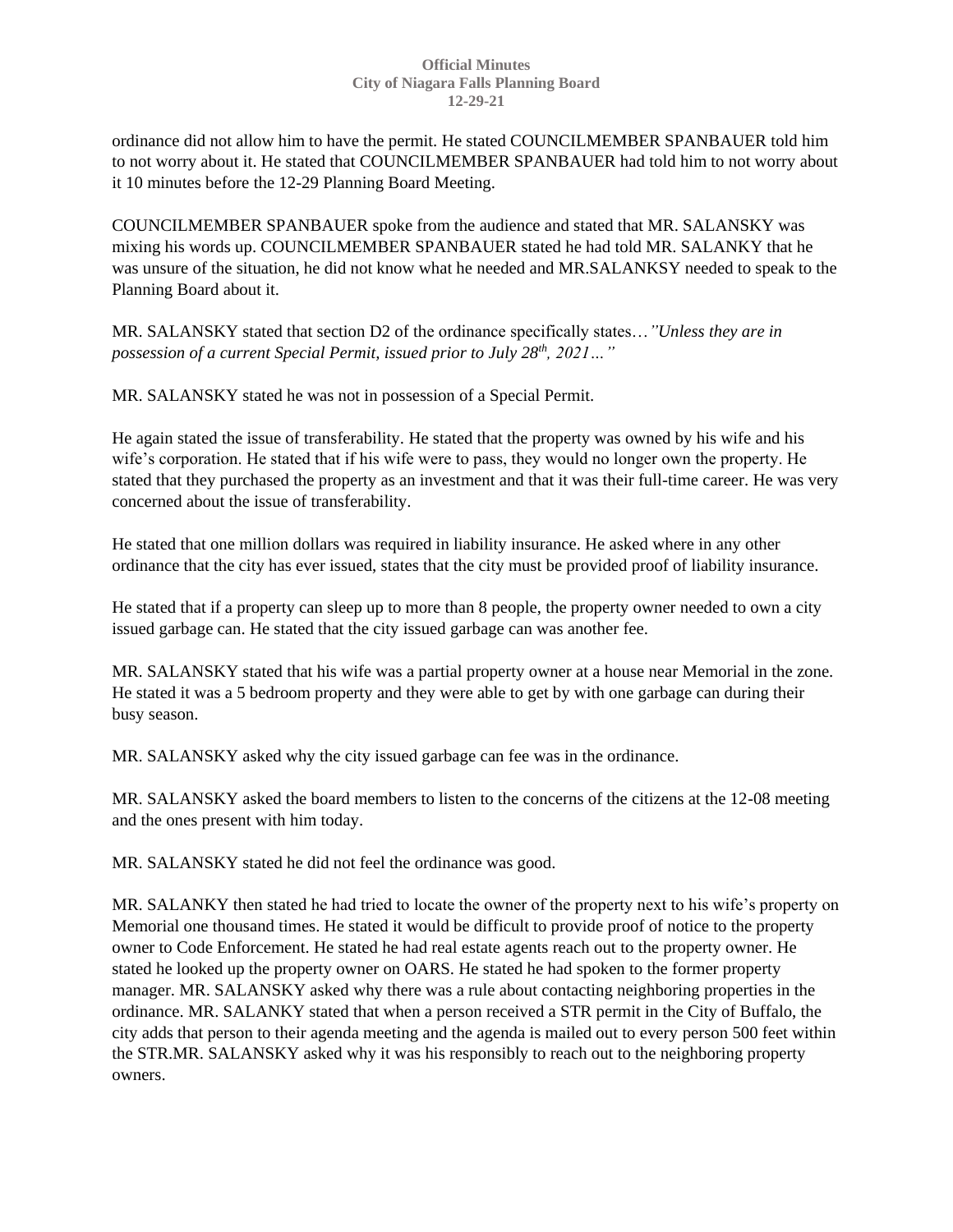MR. SALANSKY stated he had helped create policies for different industries in New York State. He stated he had worked on a STR ordinance in Buffalo with their city council. MR. SALANSKY stated the ordinance was anti-business and it was directly written to hurt the little guy.

MR. SALANSKY stated he was trying to invest in the Niagara Falls community. He stated that the Planning Board has the power to address some things in the ordinance and those changes should be made before sending the ordinance to Niagara Falls City Council for adjustments. MR. SALANSKY stated he believes the rules are written to harm the people.

CHAIRPERSON PALMER asked if anyone else in the audience wanted to speak regarding STR.

CHAIRPERSON PALMER asked MR. MAZUR if the July date could be changed in the ordinance. MR. MAZUR replied the ordinance was drafted in conjunction with the moratorium language and that was why the July date was chosen. MR. MAZUR stated if anyone did not have a Special Permit until that point, they would need to adhere to the new criteria.

CHAIRPERSON PALMER asked where that left MR. SALANSKY. MR. MAZUR asked if MR. SALANKY had purchased the property last year. MR. SALANSKY replied the property had been purchased in March 2021. MR. SALANSKY stated he had received his permit on April  $20<sup>th</sup>$ , 2021. He stated he had filled out all the paperwork and spoke with Code Enforcement. He stated he received his Architect Letter. He stated the moratorium went into effect. He stated that City Council changed the moratorium to allow those in process of receiving their permit to complete it. He stated he spoke up in June 2021 and that he was having struggles with completing the process with Code Enforcement. He stated the City Council told him he did not pay his fees. MR. SALANSKY stated he then sent canceled checks to every member in City Council so say there was some sort of "run around" that he had been given. MR. SALANSKY stated the run around continued until he spoke up about the issue. MR. SALANSKY stated he had to call the Active Electric Inspector directly to inspect the property that was purchased. He stated it seemed that the city was creating obstacles so he could not receive his Special Use Permit.

MR. COOPER asked if he could see MR. SALANSKY's two permit documents. MR. COOPER examined the documents.

MR. COOPER stated the Special Permit was issued in April 2021. MR. COOPER stated the other document was a Certificate of Compliance for a Building Permit. MR. COOPER confirmed that MR. SALANKY had a Special Permit.MR. SALANSKY asked if the Zoning Board Special Permit, dated April  $20^{th}$  2021, qualified.

CHAIRPERSON PALMER said yes.

CHAIRPERSON PALMER stated that the Inspections granted occupancy in September but the Special Permit for MR. SALANSKY went into effect in April 2021. CHAIRPERSON PALMER asked MR. MAZUR and MR. COOPER if he was correct. MR. COOPER and MR. MAZUR replied yes.

CHAIRPERSON PALMER stated that MR. SALANSKY was in the July parameters.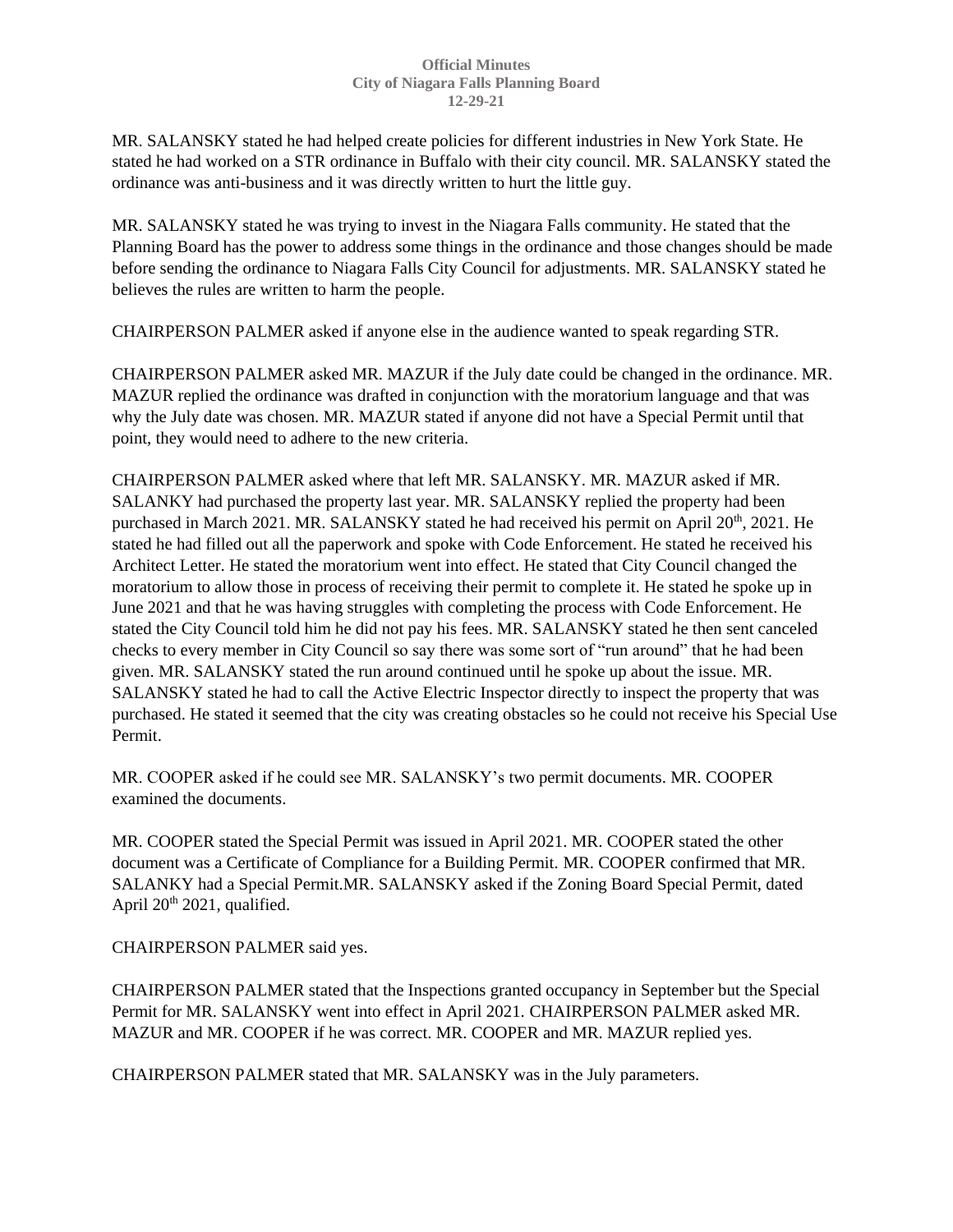MR. SALANSKY stated that he had another issue with the insurance, transferability and refuse. MR. POLKA asked if MR. SALANSKY could use a Death Certificate to show for transferability.

MR. MAZUR stated that the current ordinance reads that the permits are not transferable. He stated that the only difference was that MR. SALANSKY's property was outside the proposed zone. He said if the property was transferred to someone else, it wouldn't be eligible. MR. MAZUR stated the City Council would have the ability to re-investigate the zone every year.

CHAIRPERSON PALMER stated that wouldn't change the issue of transferability. He stated that City Council could change boundaries but that did not fix the issue of transferability.

MR. MAZUR said the property could be transferred if it was a long-term rental under the current ordinance. MR. POLKA again brought up using the Death Certificate of a spouse. MR. MAZUR stated an attorney would have to be spoken to about that.

MR. POLKA stated as for the garbage can issue, he owned two household units and he paid the city the fee for the second garbage can. MR. SALANSKY asked why he was being forced to have two garbage cans at his property. MR. SALANSKY stated again that he believed there was a lot that needed to be fixed in the ordinance.

MR. MAZUR stated that the ordinance was drafted with comments from the public and any issues that were brought up, City Council made sure to look into them. He stated one of the issues that was brought up was the accumulation of trash at some of the STRs and that was why an additional garbage can was added in.

MR. DALLAVIA stated that MR. SALANSKY's property was not a single family home since it could sleep upwards of 5 people. He stated that having the extra garbage can was a safeguard. MR. SALANSKY stated that as long as the refuse is being maintained, there shouldn't be an additional garbage can needed as a requirement.

MR. MAZUR stated that concerning MR. SALANSKY's issue with insurance, he reminded MR. SALANSKY that he was operating a business out of the property and that was why additional insurance was needed. He stated that insurance was required in most ordinances around the country.

MR. GIAQUINTO stated the insurance was there to protect MR. SALANSKY and his neighbors near the property. MR. SALANSKY asked if the city was going to have a file with his property with his certificate of insurance. MR. MAZUR stated the city would have a file on everybody who has to license and do anything with the ordinance.

MR. COOPER stated that once a person starts an application, a file is created. MR SALANSKY stated that the Federal government can enforce insurance but local government cannot. MR. DALLAVIA stated that nearly every business is required to have insurance to work in the city. MR. MAZUR agreed with MR. DALLAVIA.

CHAIRPERSON PALMER asked if anyone else wished to speak.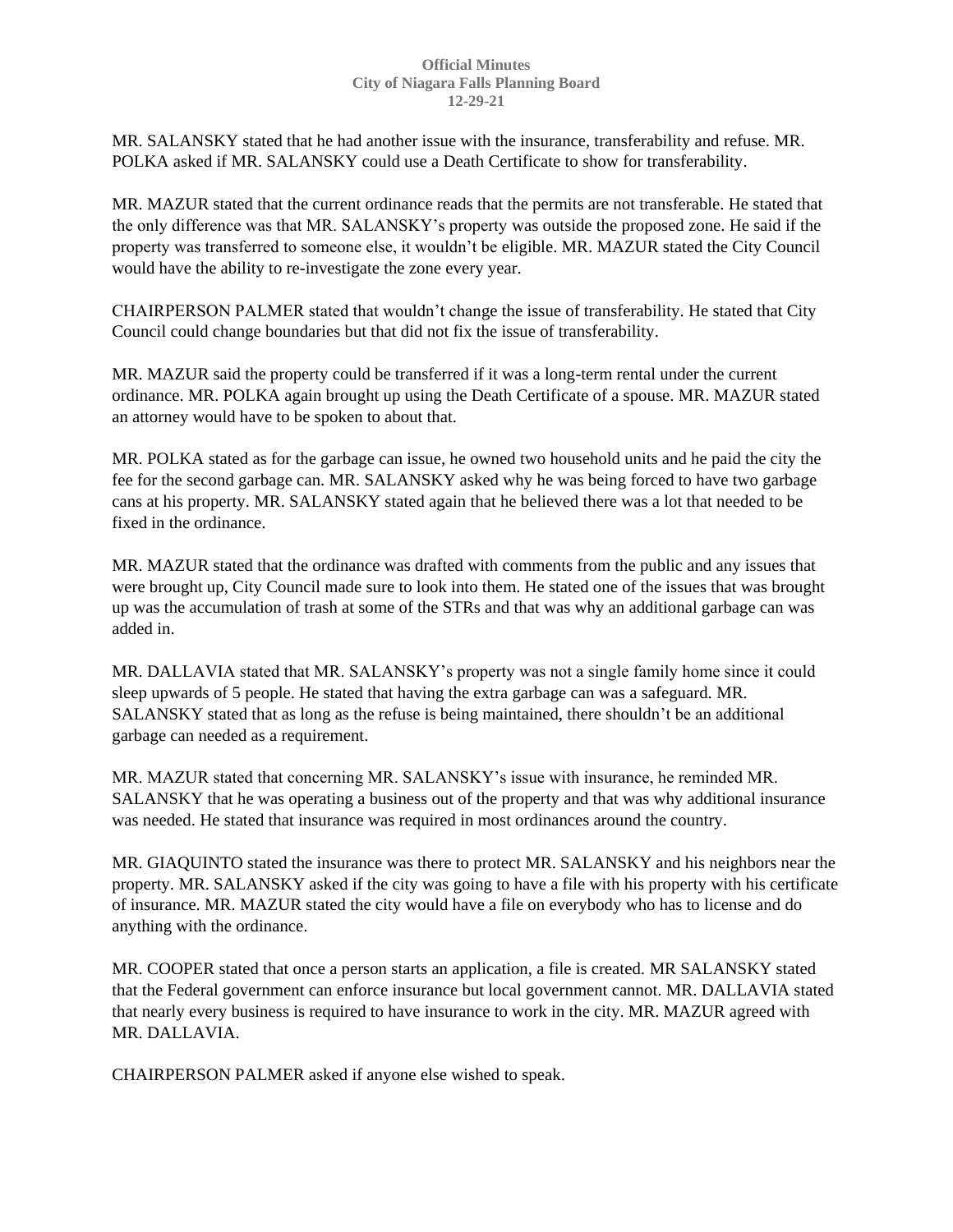MR. COOPER noted on page six of the Short Term Rental packet, one thing needed to be added to the Findings Section. He stated the City Council held a public input session earlier in the year.

A motion to recommend an approval was made by MS. WILLIAMS and seconded by MR. GIAQUINTO.

POLLED VOTE:

| MS. COWART                | Yes |
|---------------------------|-----|
| <b>MR. DALLAVIA</b>       | Yes |
| MR. GIAQUINTO             | Yes |
| MR. MACDOUGALL            | Yes |
| MR. POLKA                 | Yes |
| MS. WILLIAMS              | Yes |
| <b>CHAIRPERSON PALMER</b> | Nο  |

## **OLD BUSINESS:**

1. Clarification of Action taken at September 22, 2021 meeting regarding Disposal of City Owned Property. Typographical error in decision sheet.

MR. COOPER stated the addresses listed on the action sheet,  $4564<sup>th</sup>$  Street and  $4604<sup>th</sup>$  Street, should have been 456 6<sup>th</sup> Street and 460 6<sup>th</sup> Street. He stated the addresses were correct on the owner's application but they were listed incorrectly on the Planning Board Agenda for 09-22- 2021 and on the decision sheet.

MR. COOPER asked if an action had to be made. CHAIRPERSON PALMER stated the decision sheet would have to be re-done and would need his signature. He stated a re-vote was not needed. CHAIRPERSON PALMER stated the new decision sheet had to show the corrected addresses for City Council.

MR. COOPER stated he would get those materials to CHAIRPERSON PALMER.

2. Planning Board 2022 Meeting Schedule: Reschedule due to conflict on 4/6/2022

MR. COOPER stated City Council would be having a meeting on 4/6/2022 and that was cause for a reschedule. MR. COOPER suggested changing the date to 4/5/2022.

CHAIRPERSON PALMER stated they could address that date as it came closer.

CHAIRPERSON PALMER stated to leave the date as 4/6/2022 and the board could address the date later in the year.

MRS. CELIK stated that the City Clerk's office denied the Planning Board 2022 Schedule because of the conflict with City Council.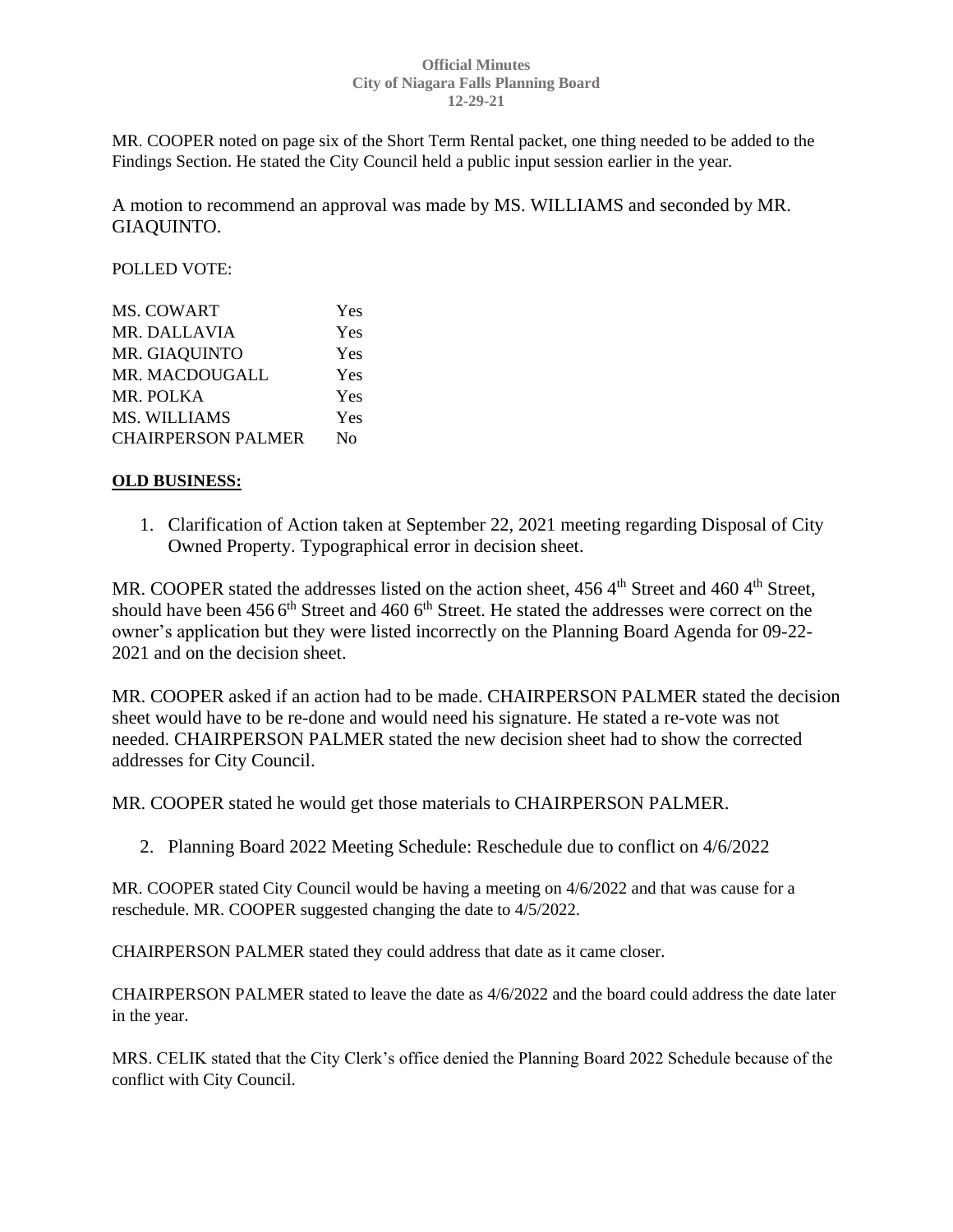MR. MAZUR stated if the Planning Board approved the schedule at the last meeting, the board would have to make a motion to approve the amended schedule.

MR. POLKA stated the board should vote on the date and switch it.

CHAIRPERSON PALMER stated they could change it as the date came closer.

MR. COOPER stated they would have to correct the date to either 4/5 or 4/7 and then have the schedule approved by the Clerk's office.

CHAIRPERSON PALMER stated to remove the date of 4/6/2022 from the schedule.

MR. MAZUR suggested to strike the date from the schedule.

MR. COOPER suggested putting TBD for the meeting date in April.

MS. WILLIAMS stated the date should be struck from the meeting schedule.

CHAIRPERSON PALMER stated technically City Council had first choice of dates.

CHAIRPERSON PALMER regulated to leave the date as TBD and a decision would be made in March on whether or not there would be a meeting.

MS. CELIK stated she made the schedule. She stated the Planning Board approved the schedule. She stated the City Clerk's office denied the schedule based on the one date. She stated the schedule had to be sent back to the Planning Board to decide what they wanted to do about the date.

MR. COOPER asked for a motion for that change.

A motion was made to amend the 2022 Planning Board Meeting Schedule was made by MR. GIAQUINTO and seconded by MR. DALLAVIA.

POLLED VOTE:

| <b>MS. COWART</b>         | Yes |
|---------------------------|-----|
| <b>MR. DALLAVIA</b>       | Yes |
| MR. GIAQUINTO             | Yes |
| <b>MR. MACDOUGALL</b>     | Yes |
| MR. POLKA                 | Yes |
| MS. WILLIAMS              | Yes |
| <b>CHAIRPERSON PALMER</b> | Yes |

# **NEW BUSINESS:**

# **PLANNING REPORT:**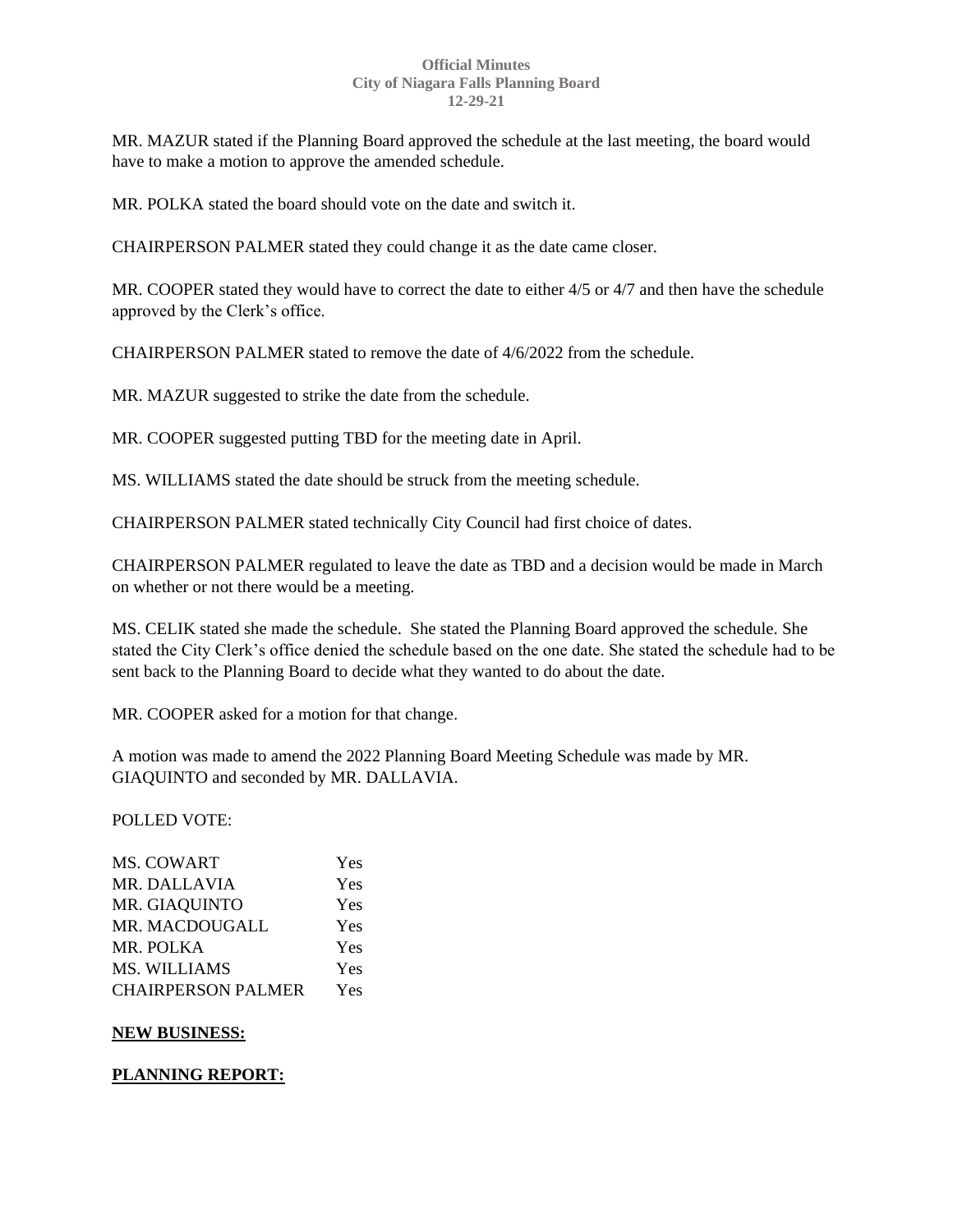MS. CELIK prepared the following statement to update the Planning Board members on current projects…

## 1. Bird Electric Scooters

Bird micro-mobility is currently working with the Planning Department and Community Development to bring their GPS enabled electric scooters to Niagara Falls. They operate in over 100 cities worldwide and have just this past summer added an electric scooter fleet in Syracuse. In Niagara Falls, there will be one person locally running the program, which is expected to expand to about two or three local operators. The fleet will begin with 50-75 scooters, which will increase based on demand until an equilibrium is reached. The scooters will operate anywhere from 10-20 miles per hour, they are not allowed on the City's sidewalks, there will be designated parking locations in high density areas, scooters are not allowed in the NYS parks and other "no-ride zones" may be implemented. Any user on State Assistance Electronic Benefit Transfer will receive a discount of 50% off their ride. The scooters are rented via the Bird mobile app, which users will also be able to rent available Ready Bikes. You must be 18 years old to ride and users must scan their photo id into the app for proof of age. Expected start date is first week of April, however, this is weather dependent.

## 2. GObike

GObike has identified the Main Street intersection at Chasm Ave and Monteagle Street as their next project location for GObike's Heathy Streets Initiative. They plan on engaging community members through surveying, canvassing and reaching out to community leaders for support. Community members will have the opportunity to give input on design preference. Their next steps for this project are: (1) scheduling data collection and necessary fieldwork for the intersection; discussing outreach approach and timeline for the project and; finalize locations for spring bicycle/pedestrian counts and speed studies locations. In addition to the intersection project, GObike will also be identifying locations for 35 new bike racks throughout the City. Expected installation date for the project is June through July.

## 3. Asphalt Art

Niagara Fall has been one of 26 US cities that have been awarded a \$25,000 Asphalt Art Grant from Bloomberg Philanthropies. The Niagara Falls National Heritage Area are the primary grant administrators for this project, and I am currently operating on their team as the City representative. Their team has identified three locations to implement a project that uses art and design to improve street safety, revitalize public spaces and engage residents of the community. The three locations are: (1) intersection of Main Street, Portage Rd, Pierce Ave, and the Niagara Falls Public Library; (2) intersection of 11<sup>th</sup> St, Lockport Ave, and Michigan St.; (3)  $11<sup>th</sup>$  St and Portage. The team is currently working with Bloomberg to develop a community engagement strategy which will determine the design of the project. The project will last 3-5 years and the team plans to seek for additional funding to re-paint after lifespan has been reached. Expected installation is May through June.

## 4. Old Stone Chimney

The Planning Department and the Administration are currently working to finalize the proposal for the Old Stone Chimney Bid Documents. Fisher, the Architecture Studio, has requested additional funds to finish the project. This will most likely have go before City Council for approval before Administration can sign the proposal. Once the proposal is signed, Fisher will provide the bid documents in 1-2 weeks, and the City can release an RFP for the project.